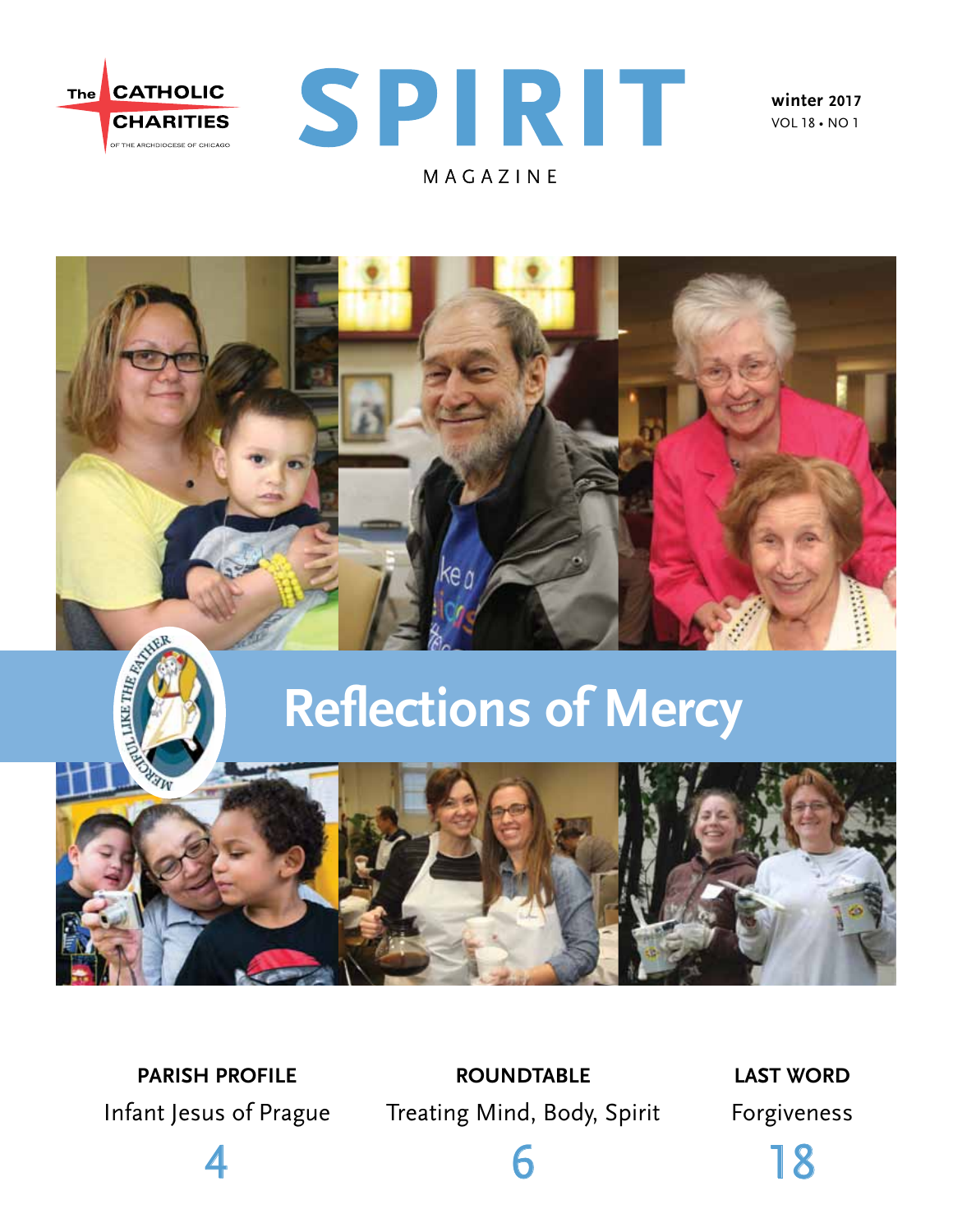### SPIRIT magazine

#### **winter 2017 vol 18, no 1**

| <b>EDITOR</b>                      | Jamie Lynn Ferguson                                                               |
|------------------------------------|-----------------------------------------------------------------------------------|
| <b>WRITERS</b>                     | <b>Communications</b><br><b>Department</b>                                        |
| <b>PHOTOS</b>                      | <b>Catholic Charities</b><br><b>Communications and</b><br><b>Program Archives</b> |
| <b>CREATIVE</b><br><b>DIRECTOR</b> | <b>Jennifer Sirota</b>                                                            |

**art design Kathleen Gabriel**

**editorial board Rev. Monsignor Michael M. Boland president**

**Kathy Donahue senior vice president, program development & evaluation**

**Kristine Kappel director of communications**

> **John Ryan chief of staff**

**Judith Silekis director of development**



**PE THE ARCHDIOCESE OF CHICAGO** 

#### **spirit magazine**

**© Catholic Charities 2016 Catholic Charities**

**of the Archdiocese of Chicago 721 North LaSalle Street Chicago, Illinois 60654**

**Spirit Magazine is published by Catholic Charities of the Archdiocese of Chicago for its friends, clients and benefactors.**

**Spirit Magazine Editors and Staff Phone (312) 655-7010 communications@catholiccharities.net**

**Postage paid in Chicago, IL 60654 Postmaster: Send change of address to: Spirit Magazine 721 N. LaSalle Street Chicago, Illinois 60654**

**www.catholiccharities.net/spirit** Find ccofchicago on: [] [] [] Youther

### **contents** winter 2017



# Reflections of Mercy

2 **monsignor boland** *Blessings Abound, and We're Grateful*

**PARISH PROFILE**<br>Infant Jesus of Pra *Infant Jesus of Prague*

**ROUNDTABLE**<br>Treating Mind,<br>and Snirit *Treating Mind, Body, and Spirit*

#### 9 **program news**

14 **events**

**THE LAST WORD** *Forgiveness*

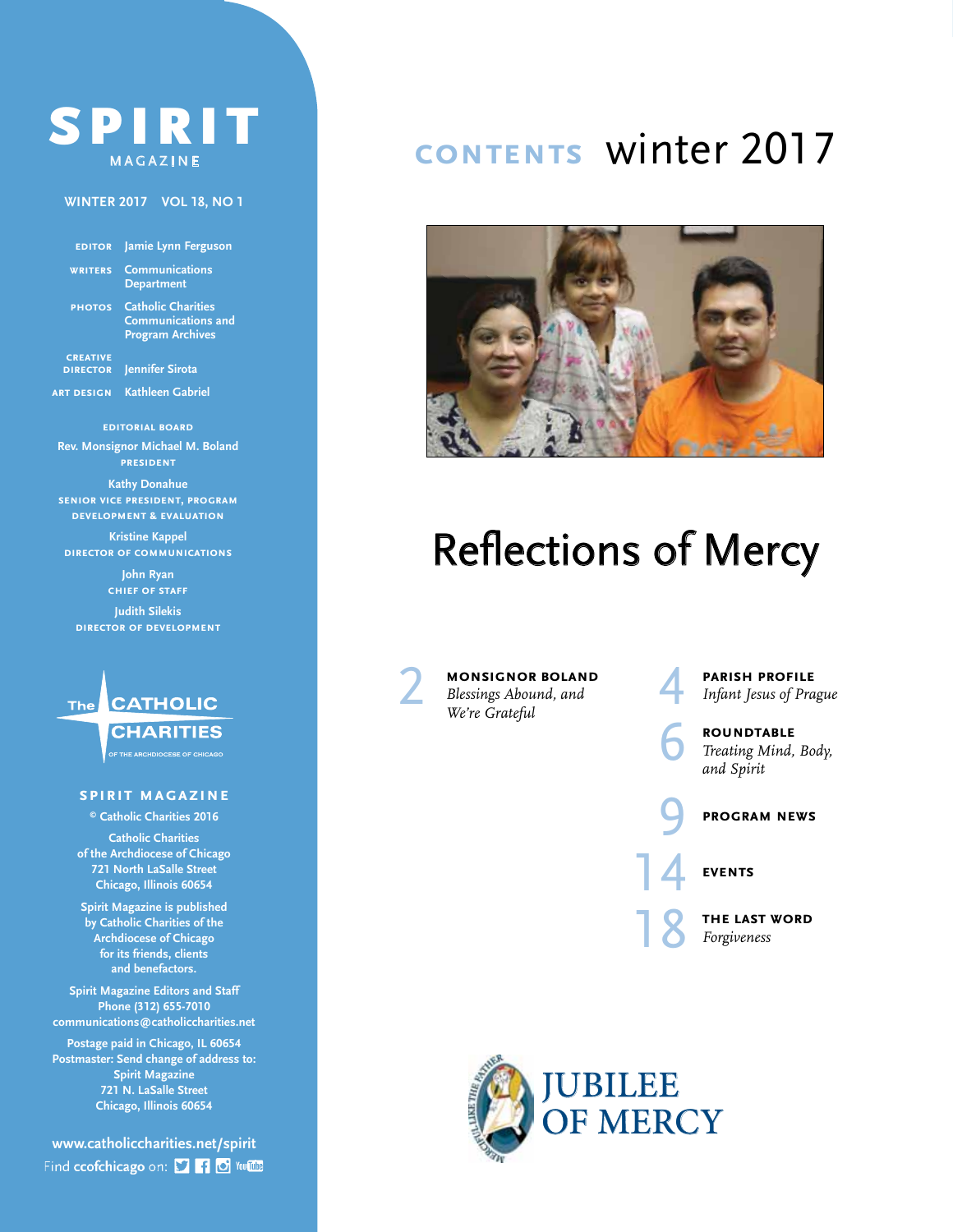# Blessings Abound, and We're Grateful

#### **Rev. Monsignor Michael M. Boland**

president of catholic charities

In our everyday lives, we are surrounded by blessings. They come in all shapes and sizes: a thoughtful and generous gift, a friend who is always there to listen, a neighbor who waves when they pass. In a recent homily, Pope Francis

### At Catholic Charities, we see blessings in the most dire situations bloom right before our eyes.

reminded us to acknowledge God's gifts with both wonder and gratitude. The blessings we see are evidence of God's majesty and goodness in our world and in our lives. At times, we forget to recognize them. We forget to say thank you.

At Catholic Charities, we see blessings in the most dire situations bloom right before our eyes. We welcome supporters who bring bags of clothing through our doors for those in need. We celebrate as the shelves of our pantries are filled for the hungry. We take joy in the success of a family who sought stability, and found employment, housing, and the love and support of our staff.

One of our most recent blessings is the addition of the Peace Corner Youth Center to our body of service. Peace Corner, our designated Place of Mercy in the 2016 Jubilee Year of Mercy, is a community center in the heart of Austin on the west side of Chicago. Austin is a neighborhood filled with young children and families but plagued by violence and gang activity. Peace Corner provides a safe haven for those living in the neighborhood through an afterschool program for children, and GED classes, job training, and job placement for young adults. Through Peace Corner, we are empowering people to take care of themselves and to contribute to the neighborhood,



while offering a safe space of healing and hope.

Peace Corner is just one of our many blessings that span across our 153 locations and 150 programs. Because of supporters like you, we were able to serve nearly 1 million people in need in Cook and Lake counties last year.

Throughout this issue, we've highlighted a work of mercy and paired it with a program that illustrates how we carry it out. Whether we are serving a woman battling chronic homelessness (Page 12) or a refugee family escaping absolute terror and oppression (Page 11), we do so with the love and compassion of Christ: treating mind, body, and spirit.

We hope these stories bring light to your lives and inspire you to further engage in our mission in the coming year. The successes of our clients are the most powerful way we can say thank you, and so we offer this issue, and the stories inside it, as our word of thanks.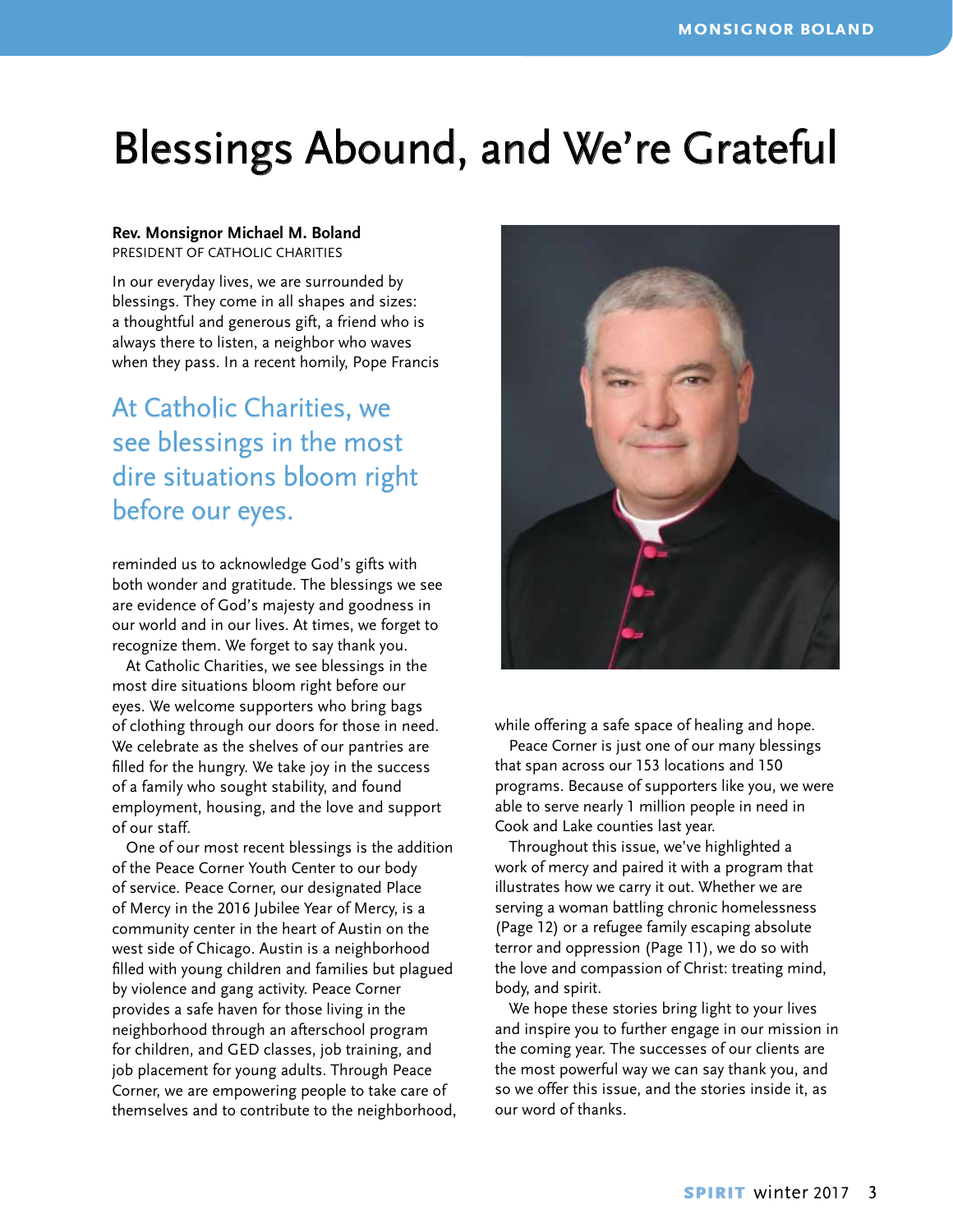# Infant Jesus of Prague

#### **— Flossmoor —**



*The mission of the Infant Jesus of Prague parish, centered in the Eucharistic celebration of Jesus Christ our Lord, is to nourish the spiritual growth and to enrich the sacramental life of our parishioners so that we can live in witness to the gospel message of faith, hope, reconciliation, and love.*



Infant Jesus of Prague is a diverse, vibrant parish in Catholic Charities South Region that is described by its parishioners as "warm, welcoming, and open-minded." Father Edmond Aristil, who has served at the parish since 2012, said the parish is guided by love, particularly the scripture 1 Corinthians 13:13, which states, "Three things will last forever—faith, hope, and love—and the greatest of these is love."

"We are invited by Jesus to open our eyes to what's going on around us, and if there is a need and we can help, it's our duty as Christians to do that," Fr. Edmond said.

The parish fulfills part of that duty by supporting Catholic Charities mission in a variety of ways. Over the years, the parish and school have assisted with food, clothing, and toy drives, and sponsoring our Monday Night Suppers at Saint Anne Parish in Hazel Crest.

The school and religious education programs collect supplies for Catholic Charities programs and special financial collections are also held throughout the year.

The diverse community of Floosmoor is represented in the parish, which Fr. Edmond said is another positive quality that sets it apart and makes it stronger.

"When you come to our different liturgies, you can see the diversity in our parish and in our schools," he said. "It's one of our gifts. We are united in faith, love, and charity. We are one family in God. We are all sisters and brothers."

Rich Pozdol, who has attended the parish for more than 30 years, first started attending after he and his wife were married. Later, his children attended the Infant Jesus of Prague School. Pozdol describes the parish as "very active" in the community.

"It's part of our mission as a church to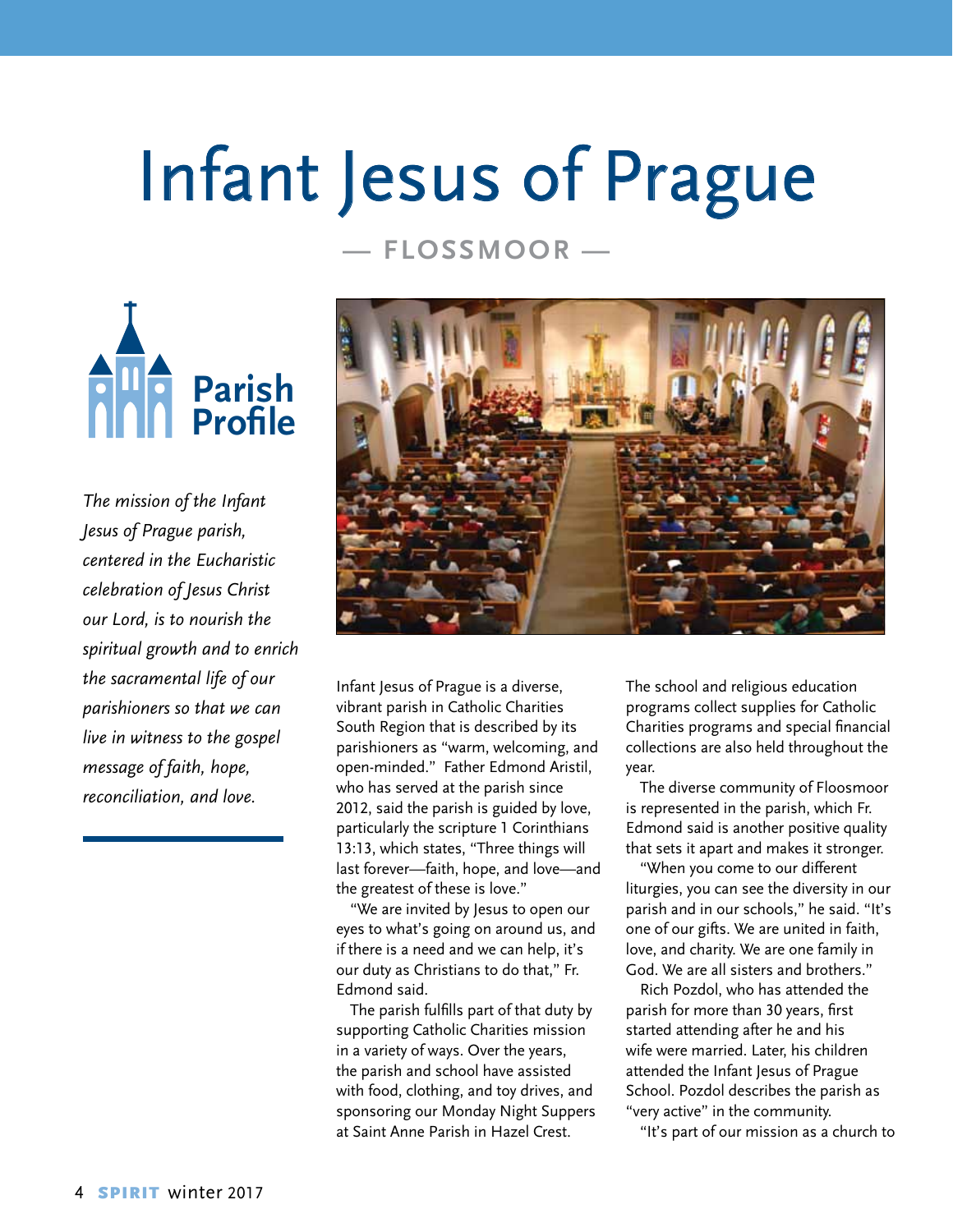contribute to organizations like Catholic Charities," Pozdol said. "The Pope has said he wants us to go out to the borders, so to speak."

Pozdol is also active in the parish's homeless ministry, which houses approximately 30 or more men every Tuesday night from October 1 through April 30.

"I have 40-45 parishioners who volunteer to supervise on the site and have a couple hundred parishioners that participate in providing meals for the guests," he said. The ministry also provides breakfast for about 40 people the morning after the guests' stay.

Last season, Pozdol said they provided more than 900 nights of shelter and more than 2,700 meals.

"I don't think people are aware of the homelessness in our community," Pozdol said. "Here, in the suburbs, it



doesn't happen very much out in the open; they're under the radar. When we offer shelter, all of a sudden they show up."

Over the weekend, the parish holds five Masses for its congregation of nearly 900 people. Its ministries include a Giving Tree, which is a 28-year-strong gift-giving program during Christmas. Additionally, the parish youth group



reaches out to elderly in the community and hosts various activities throughout the year to assist the needy and raise awareness of the parish's contributions.

In the summer, the parish hosts its annual block party, one of its major fundraisers throughout the year.

"It brings the community together for a day of fun and music and it's basically a way for us to bond with each other and reconnect to each other," Fr. Edmond said. "We bring all people together through the parish. We have music and food, different kinds of games, and different ministries display whatever they do in and outside the parish."

Fr. Edmond said he is also especially passionate about the children's ministry, which includes the children's choir

"Children are the future of the parish and the church," he said. "The children's choir draws many of our parishioners to the Wednesday Mass. It's quite uplifting."

#### **PHOTOS**

(TOP LEFT) Pictured is the parish sanctuary at Infant Jesus of Prague.

(MIDDLE LEFT) Children assist with the parish's Giving Tree project.

(TOP RIGHT) Volunteers from the parish work in their vegetable garden to support the local food pantry.

### **FATHER** Edmond



Father Edmond, a native of Haiti, has served as pastor of Infant Jesus of Prague since 2012. Fr. Edmond said he values working

directly with the poor and tries his best to model his life after the life of Jesus, no matter how drastic that may seem in modern times.

"Jesus was involved in the lives of the people he ministered, people who were rejected – and he embraced them," Fr. Edmond said. "That was the call of His ministry and we are called to do the same. To reach out to those who are in need and to help in any way possible so that we can be true disciples of Jesus and the witnesses of love, compassion, and mercy."

He models his service to the parish after Matthew 25, the parables that illustrate that however we treat those who are in need should reflect how we would treat lesus.

"It invites us to help those in need in our community," Fr. Edmond said.

At the top of Fr. Edmond's recommended reading list is "A Presence That Disturbs: A Call to Radical Discipleship" by Anthony J. Gittons, who is a professor at the University of Chicago.

"It's very interesting," Fr. Edmond said. "It really calls us to discipleship and to follow in the footsteps of Jesus in terms of opening our eyes to the needs of our sisters and brothers, and to be engaged and involved in the mission of Jesus."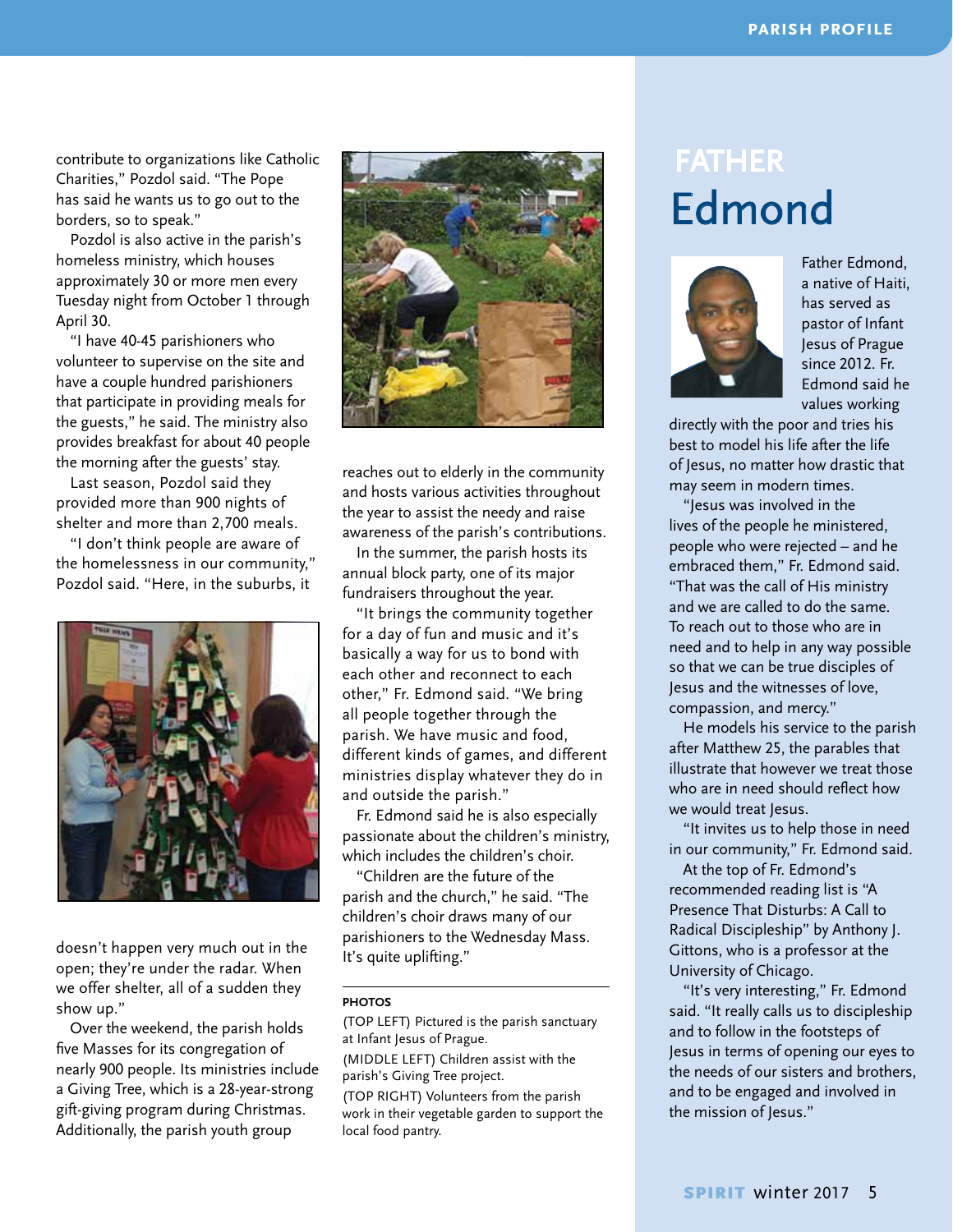# **POUNDERPRE**

## *Treating Mind, Body, and Spirit*



father perez *Associate Administrator at Catholic Charities*



#### Kathe Dellacecca *System Vice President for Behavioral Health at Sinai Health System*



Sister Marie Mc Kenna *Director of Catholic Charities Employee Assistance Department* 

*The Spiritual and Corporal Works of Mercy direct us to love others by alleviating misery and misfortune. While the Corporal Works of Mercy, such as feed the hungry and clothe the naked, focus on more physical needs, they do have spiritual and emotional effects. To feed our brothers and sisters is to show we care for and love them. In the same way, the Spiritual Works of Mercy, such as forgive others willingly and comfort the afflicted, provide both a mental peace and spiritual healing. In this issue, Father Perez, Associate Administrator at Catholic Charities; Kathe Dellacecca, System Vice President for Behavioral Health at Sinai Health System; and Sister Marie McKenna, Director of Catholic Charities Employee Assistance Department, discuss how Catholic Charities programs treat the mind, body, and spirit through the Works of Mercy.*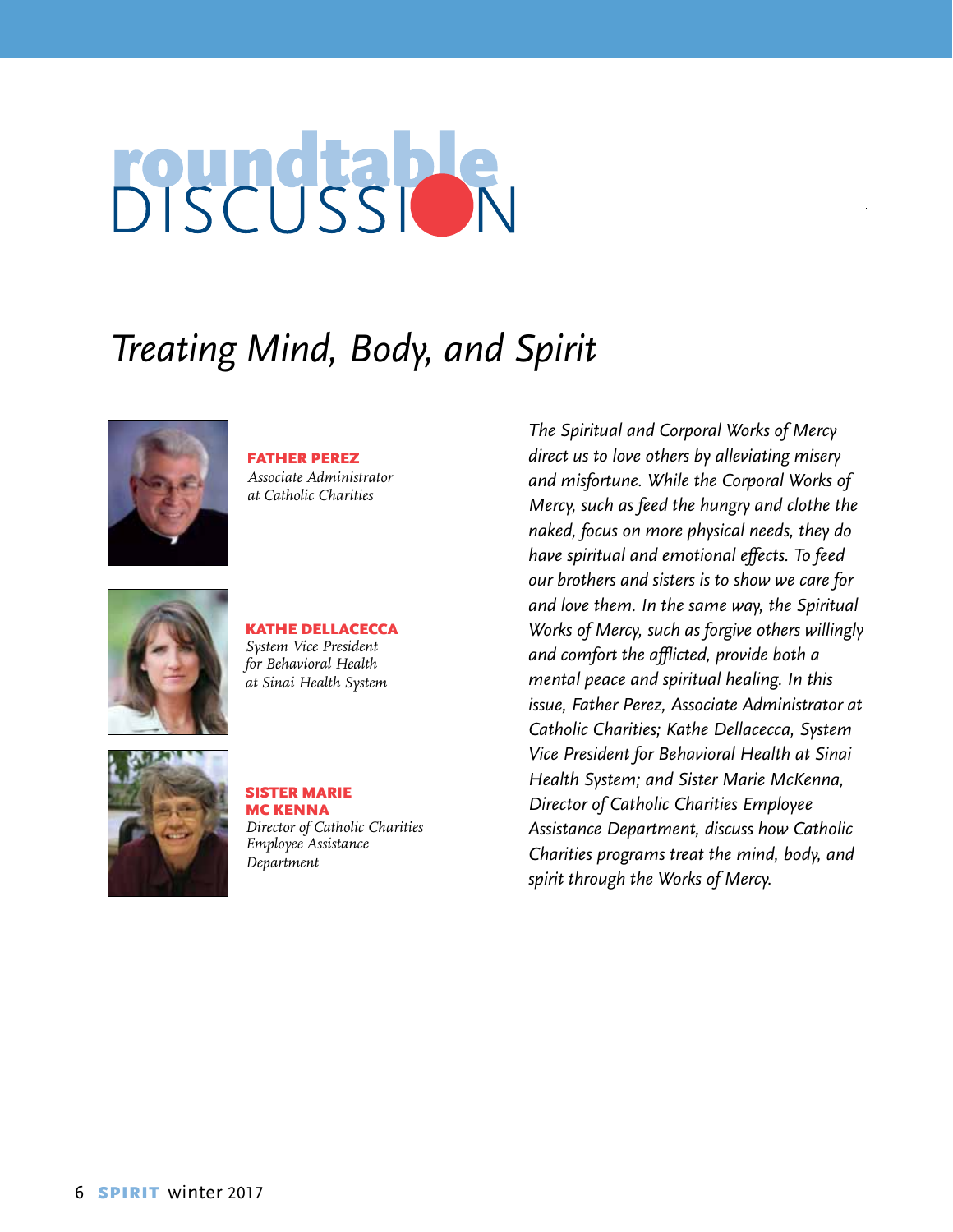#### **How does mental and spiritual health play a role in physical health?**

#### Father Perez

Mental and spiritual illnesses affect physical health because they often rob a person of their sense of selfworth in such a way that it negatively affects their physical health. Persons afflicted with mental or spiritual illnesses find it hard to care for their personal health and well-being. As a result, they often feel sick, alone, abandoned, and unloved.

#### **KATHE**

Symptoms of mental health often present in physical ways such as inability to sleep, appetite problems, upset stomach, or pain. People with depression, for example, often have worse physical health either as indicated by medical testing or by self-reported symptomology. The combination of a mental disorder such as depression when combined with a physical disorder such as heart disease often leads to social behavioral changes such as social isolation, which in turn can affect spirituality, ability to think clearly, and ability to get out to important activities. For some people, practice or belief in some form of spirituality can be an integral part of their overall health. For these people, spiritual practices have been known to help reduce symptoms of mental and emotional distress.

#### Sister Marie

We are organisms in this universe. This means we are made of individual parts (body elements, spirit, intelligence, and emotions) and it is very important that these elements are not seen in isolation. We are by nature interconnected with all the individual parts so what happens in one part affects the other parts. In order to provide care, it is important that we pay attention to body, mind, and spiritual needs.

#### **Why do you think it is important to holistically serve our clients: mind, body, and spirit?**

#### Father Perez

Catholic Charities mission is to provide holistic, professional, and caring outreach to all of our clients. What sets us apart is that while we serve the hungry, the homeless, the unemployed, and the broken-hearted, we serve them with charity and love. Love has the potential to heal mind, body, and spirit. Serving the poor with true Christian love also transforms the hearts of the persons who serve them. We are all healed when we serve with love.

#### **KATHE**

Holistically treating patients is critical to ensuring that there is no aspect of someone's life that is not being treated. For example, in underserved areas of Chicago, community members are regularly dealing with daily life events that significantly impact their health such as traumatic situations. Social determinants have been proven to negatively impact mental and physical health. Spirituality in these communities is very often the glue that holds people and families together. If we do not look at all of these aspects in tandem, we will be doing a disservice to our communities.

#### Sister Marie

It is important in our own care, and care for others, that we aren't dismissive of any element of our life. The body, just as other parts of our organism are in need of healing at times, provides health for our spirit and emotions. It is through our physical health, as well as the other elements, that we work toward a more positive sense of well-being.

#### **Which Work of Mercy performed by Catholic Charities is most powerful for you?**

#### Father Perez

One of the ministries of Catholic Charities that impresses me is the outreach to feed the hungry of Chicago. By serving and distributing food to those in need, it empowers them to set their own tables with food given in Christian love.

#### **KATHE**

I find the works of mercy that directly impact the social determinants of behavior to be the most powerful. It is difficult to help a person achieve a greater level of overall health and well-being, socially, emotionally, or physically as a healthcare provider if we are not also addressing these critical needs. Providing daily meals and housing for people in need can be the most powerful aspect to the start of the healing process.

#### Sister Marie

It is difficult to pick just one. It is powerful to consider that mercy is not just offered to those we admire, like, are related to, or are friends with. Mercy is an act that pays attention to the needs of those we serve and work with. Mercy in this regard is also a discipline, that we see these needs in all people. Virtue exists because it is given freely to all, not just a select few.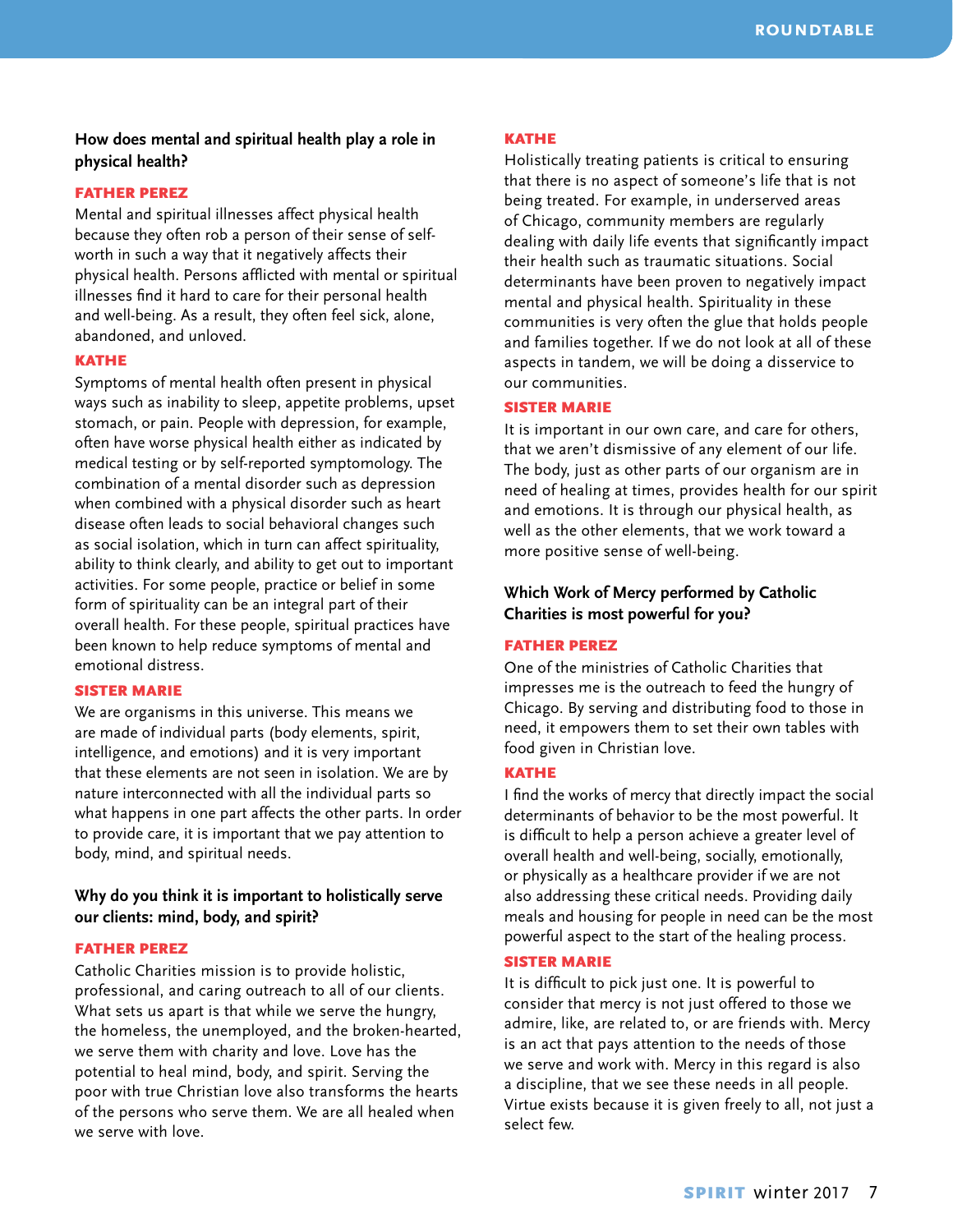

## Catholic Charities Celebrates Cupich Elevation to Cardinal



Cardinal Cupich serving at the Catholic Charities Tuesday Night Supper.

On November 19, the night before the closing of the Jubilee Year of Mercy, Pope Francis elevated Chicago's Archbishop to the rank of cardinals. Cardinal Blase J. Cupich was one of 17 new cardinals elevated during the service at St. Peter's Basilica in Rome, which featured a one-hour-and-15-minute Liturgy of the Word where the new cardinals were asked to declare their fidelity to the universal Catholic Church.

Monsignor Boland, along with many Catholics and dignitaries from Chicago, traveled to Rome to attend the consistory as well as the closing of the Jubilee of Mercy on November 20.

"I congratulate Cardinal Cupich on being elevated to the College of Cardinals," Monsignor Boland said. "He has been a great leader for the Church in Chicago and a wonderful supporter of Catholic Charities."

This elevation is especially fitting for the Jubilee Year of Mercy as the Archbishop has been a voice for the poor and marginalized in Chicago. His leadership has been an inspiration for the nearly 1 million people in Chicago who turn to Catholic Charities for support on their

journeys to self-sufficiency.

"In a city plagued by violence and extreme poverty, his voice has been welcomed as we face difficult issues in our communities," Monsignor Boland said.

"When Pope Francis appointed me Archbishop of Chicago more than two years ago, the people of the Archdiocese welcomed me as a friend and brother and I committed wholeheartedly to serve them," Cardinal Cupich said. "The role of Cardinal brings new responsibilities, but with your prayers and help, we will continue the task we have begun of renewing the Church in the Archdiocese and preparing it to thrive in the decades ahead."

In an interfaith Thanksgiving celebration at Holy Name Cathedral on December 4, Cardinal Cupich called on the parish to serve the cause of peace, justice, and human dignity by fighting racism and bigotry and raising up love for our neighbors. The evening served as a reminder that the Catholic Church does not exist in isolation.

Congratulations Cardinal Cupich!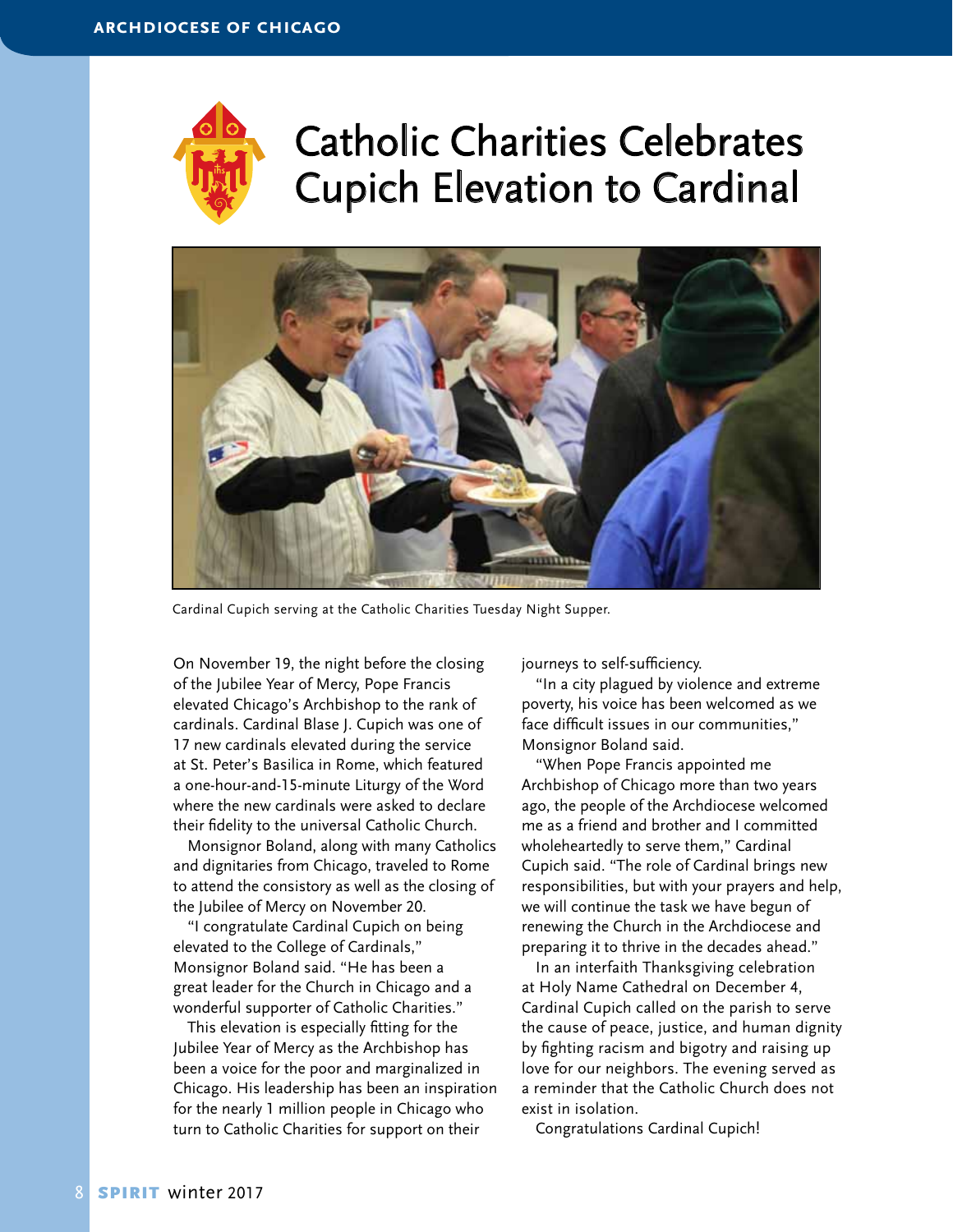

# Lunch-n-More – Nourishing Body and Soul

Food is a universal comfort. Whether someone is physically, socially, or emotionally hungry, Catholic Charities Lunch-n-More program is able to reach out and feed them.

"We're serving our most vulnerable at-risk populations: seniors and kids," said Diane Nunley, Associate Vice President of Food and Nutrition at Catholic Charities. "Many of these folks are in predicaments that we're the only meal that they're receiving that day."

The meals are made by Catholic Charities staff and planned by a Catholic Charities team of registered dietitians to ensure they are both nutritious and tasty. From there, they're delivered by staff and volunteers to children in afterschool programs, and seniors who are living at home, in care centers, or attending day care programs. Home-delivered meals for seniors, known as Meals on Wheels, go out five days a week and double as a well-being check. David, who is a World War II and Korean War Veteran, depends on the meals and well-being checks now that his three children live out of state. His daughter, Marianne, said her family couldn't be more grateful for the program and the peace of mind it brings.

"This program allows my dad to live in the home that we grew up in, the house he's lived in for nearly 60 years," she said. Her father tells her that he makes sure his doorstep is swept



A senior client enjoys a meal provided by Lunch-n-More.

before volunteers come and keeps a list of their names so he can greet them.

"The people delivering the food have been awesome," Marianne said. "If he's out in the backyard, they'll come around to find him when he doesn't answer the door. If they can't find him, they call me to make sure I've heard from him. There's never been a time when they've failed."

Seniors also receive meals from Lunch-n-More if they are part of a day care center or attend a senior activity center for congregate meals. Jim has been a congregate meal participant for about 10 years through the Catholic Charities Arlington Heights Senior Center. Jim's brother, Bob, said the program has made it easier for him to

access affordable, nutritious meals.

"It's one less meal he has to prepare for himself, so he can get what he needs without a lot of hassle," Bob said. "It's very convenient for him and his overall well-being."

 Jim described his brother as "kind of shy" and "not a big talker." The senior center provides him with a way to get active in his community.

"It's his home away from home," Bob said. "He's developed a lot of friendships and really feels comfortable just having a place to go and read the newspaper. If he wasn't there, he'd be at home all day. It broadened the world for him."

Lunch-n-More also services children from low-income families who are active in afterschool programs.

"We serve a snack and supper after school, five days a week," Nunley said. "Kids are getting a balanced diet and hopefully understanding a pattern of what should be on their plate."

LaVerne, a grandmother of one of the children who receives meals through the program, said it teaches parents and kids to eat healthier.

"It's nice [for the kids] to have a safe place to eat and learn, especially with all the violence in the community" she said. "A lot of parents work late. This program helps feed the children at dinnertime, and keeps them from eating unhealthy foods like chips and soda."

# 42,300

**meals per month delivered to seniors and children through Lunch-n-More**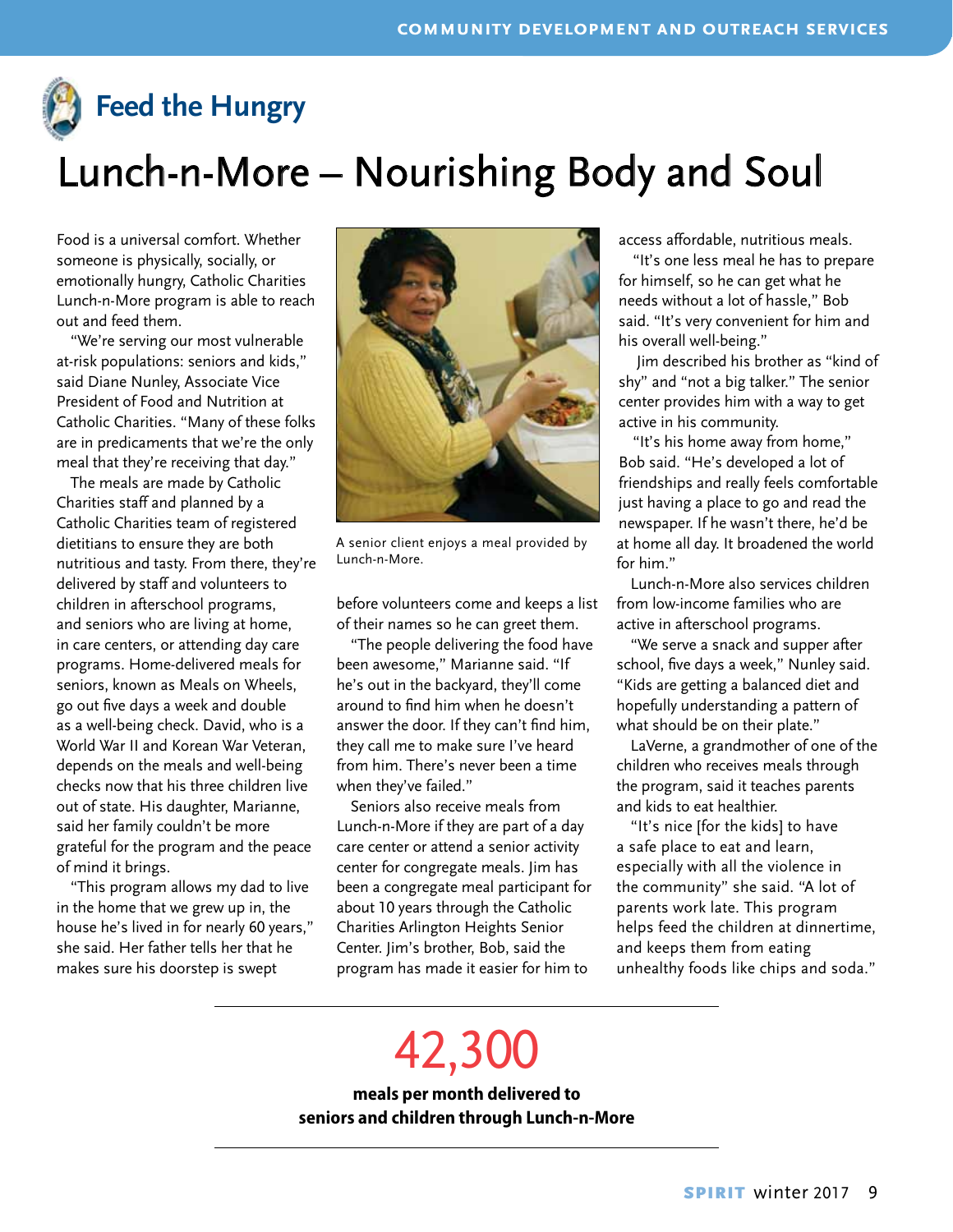### **Assist the Vulnerable**

## Mentoring Builds a Bridge Between Generations

Lori, a former corporate consultant who now runs a nonprofit organization, and Trinity, a 12-year-old sixth-grader, are unlikely friends. But through Catholic Charities mentorship program, they meet weekly, and learn from each other, laugh with each other, and experience new things together. The mentorship program pairs youth ages 9 through 12 with volunteer mentors who serve as positive role models. For almost two years, Lori and Trinity have met to go on hikes, enjoy the theater, or even just to walk Lori's dog and chat.

"There are just so many children growing up in very challenging circumstances," said Beth Sheehan-Lucas, Program Coordinator of the Youth Mentorship Program. "This program truly provides an opportunity to make a difference."

Catholic Charities works closely with social workers at local public schools to identify youth who could benefit from the support of a volunteer mentor. Beth said the most common situation they see is a single mom struggling to provide for her kids while working multiple jobs. Before being matched, Catholic Charities trains its mentors to understand how poverty, community violence, and trauma often



Lori (left), a Catholic Charities mentor, vists with Trinity, her mentee.

impact the youth in the program.

"When a mentor comes into a child's life, the child can benefit from the friendship, support, and new experiences they share," Beth said. "So many possibilities are there, which we hope lead to a meaningful relationship."

Trinity, who just celebrated her 12th birthday, said she has learned so much from Lori, who often gives her advice and teaches her how to respond to situations she's never experienced before. At school, Trinity's favorite subject is math. After school, Trinity loves to play basketball, meet up with friends, and play outside. When she grows up, she hopes to join the U.S. Army or Navy to honor her

grandfather, who was a U.S. Marine.

"I would like to serve my country, just like my grandpa did," Trinity said.

Lori was connected with the program when someone suggested it to her, and at first, was worried she wouldn't have enough time to commit to Trinity.

"I've learned that we can do things that are really simple that can be really fun," she said. "And it's easy for us to communicate and have a nice friendship. We just hang out and have a really fun time together."

Trinity and Lori have gotten along famously since they were first introduced, a connection Lori attributes to Catholic Charities process of matching them together.

"I remember the first time they met," Beth said. "Lori asked Trinity to take a picture with her, and Trinity was immediately showing her how she could make the picture the lock screen on her phone."

Lori laughed in recollection of the memory.

"Do you remember that Trinity?" she said. "You've taught me so many things. Trinity is a beautiful person, inside and out. Her smile just lights up the room."

#### **Benefits for Mentor-Assisted At-Risk Youth**

55% **More likely to enroll**

**in college**

78%

**More likely to volunteer regularly** 130%

**More likely to hold leadership positions**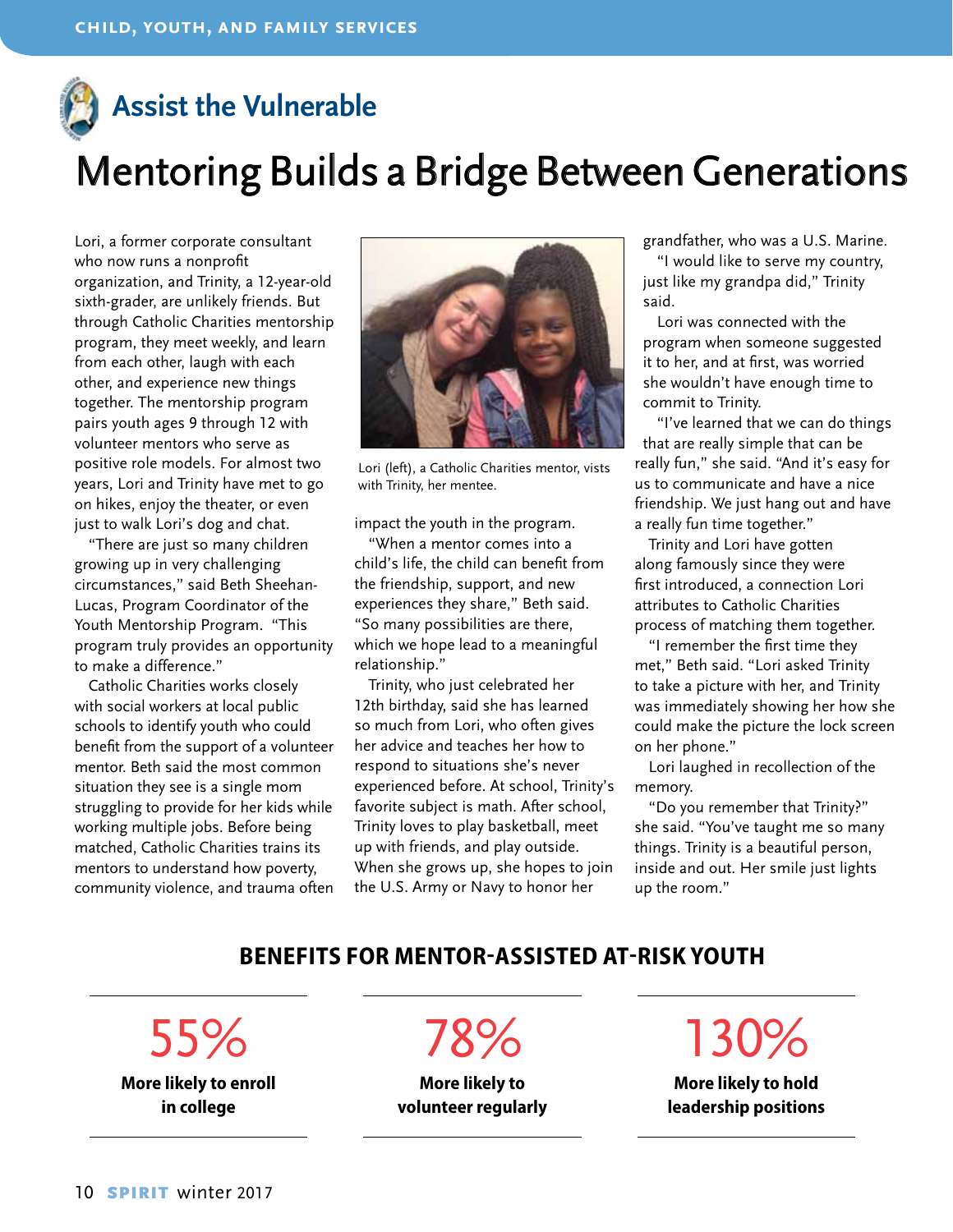

### **Comfort the Afflicted**

# Refugee Resettlement Offers Hope, Peace

Zahid's family smiles so often, you would never imagine they had recently escaped dire circumstances. Zahid, his wife, Rabia, and their 6-yearold daughter, Sharon, came to the United States as refugees in October. According to Zahid, Catholic Charities Refugee Resettlement Program literally "saved his life."

Generations of Zahid's family had lived peacefully as Christians in Pakistan for more than 100 years. But after 9/11, tensions began to rise. Zahid's father, pastor of their local church, was murdered. Shortly after, Zahid's brother was kidnapped. Zahid feared his family would be targeted next, and they fled to Thailand to apply for refugee status. It would take four years before their request was approved.

During that time, the family lived in an 7-by-12-foot room that had no air conditioning, no kitchen, and one small bathroom. They slept on the floor with no blankets or pillows. They relied on the church for food and supplies. Zahid counts the number of years they spent there on four fingers, and lifts them up.

"It was a very hard time," he said, adding it was hardest of all on Sharon, whose early childhood – including birthday celebrations – were spent in the tiny room.

"She would want for toys and things to play with," Zahid remembers. "It was very hard to tell her no."

Finally, they got the news. Their refugee status was approved, and they were coming to Chicago, where they would be connected with Catholic Charities.

For families like Zahid's, the relationship with Catholic Charities



Rabia (left) and Zahid (center) play a game with their daughter Sharon.

begins the moment they arrive. They are greeted at the airport, provided with a hot meal, and then taken to their new home, outfitted with the furniture and supplies they'll need, as well as

### " Chicago is paradise. When you live without freedom, you learn how important for life it is..."

financial assistance to get started. From there, a case manager works with them for as long as two years to get them acclimated to life in the United States. Families receive everything from English classes, medical care, and employment resources. If there are children, staff also works with getting them placed in the right school.

Pregnancy services are also robust – in 2016, Kate Kuhn, Case Manager Supervisor of the Refugee Resettlement Program, said they had about 15 babies born into the program.

While Zahid usually allows an interpreter to speak for him, he shares the things he feels most passionately about with the English words he knows. When asked how he and his family like Chicago, he had a simple, profound answer: "Chicago is paradise," he said. "When you live without freedom, you learn how important for life it is."

Kate smiles when she sees her families experience joy, after so many of them have overcome such extreme hardships.

"It's exciting to watch clients get that opportunity to start a new life," she said. "Very few refugees get a chance to come to the United States and we get to work with that lucky few. We help them make the best of their opportunities."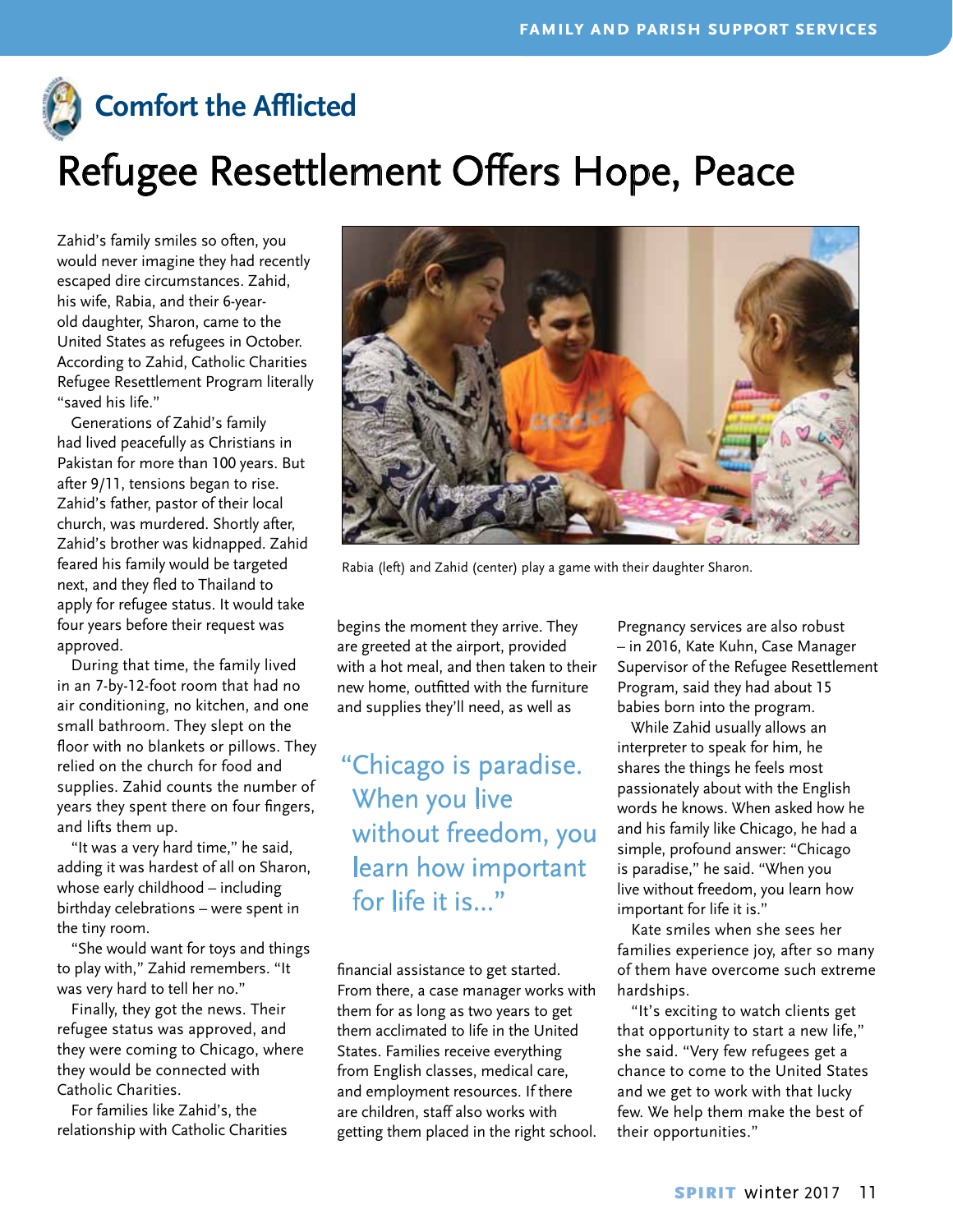# **Shelter the Homeless**

# Chronically Homeless Find Long-awaited Shelter

Anzetta was without a place to call home for more than five years. She had stayed with friends and tried staying in shelters, but because of her disability and lack of resources, she was unable to earn enough money to live on her own. One day, she caught a tip from a stranger.

"I was living at a friend's house and her neighbor told me about Street to Home," Anzetta remembers.

Street to Home is a Catholic Charities program, done in partnership with the City of Chicago, that works with chronically homeless adults to place them in affordable, subsidized housing.

Anzetta's journey began with a simple phone call to Catholic Charities. Shortly after, she was paired with a case manager, Lashaunda Battie, who evaluated her situation, restored the paperwork and identification she had lost when she lost her home, and moved her from homelessness to living in the YWCA in downtown Chicago.

"That by itself was a life-changer," she said.

Lashaunda's next steps were to get Anzetta the disability support she needed and provide her with trauma-informed counseling. She also encouraged her to set goals, many of which Anzetta never dreamed she'd be able to reach again.

"I would get so discouraged at some points, and Lashaunda helped me with everything – from getting to the doctor to keeping my new place in order," Anzetta said.

After a little over a year in the YWCA, Anzetta was ready and able to live on her own. Together, she and Lashaunda searched for the right



Street to Home employees reach out to chronically homeless adults living on the streets.

home, taking into consideration Anzetta's safety as she would be living on her own for the first time in more than five years. One day, they found it.

"It's just mindboggling to go from being homeless to having your own place...It makes you feel like you're taking care of yourself."

"Lashaunda came down to see me and she said, 'I've got the perfect place for you.' When she showed me the apartment, wow, it was just so beautiful," Anzetta remembered.

Moving Anzetta into her place isn't the end of the program, though.

Lashaunda keeps up with Anzetta to make sure she's still doing well and helps her to maintain her apartment and keep it clean. Anzetta said she now enjoys inviting friends over for dinner and conversation.

"It's just mind-boggling to go from being homeless to having your own place," Anzetta said. "It makes you feel like you're taking care of yourself when you don't have to beg people or be hungry."

For her, the program has been truly life-changing.

"I pray every day and all day, and I just keep being strong," Anzetta said. "Catholic Charities gave me patience when mine was wearing out. I learned you have to hold on because God makes everything possible with the help of people. I thank God that I was led to this program."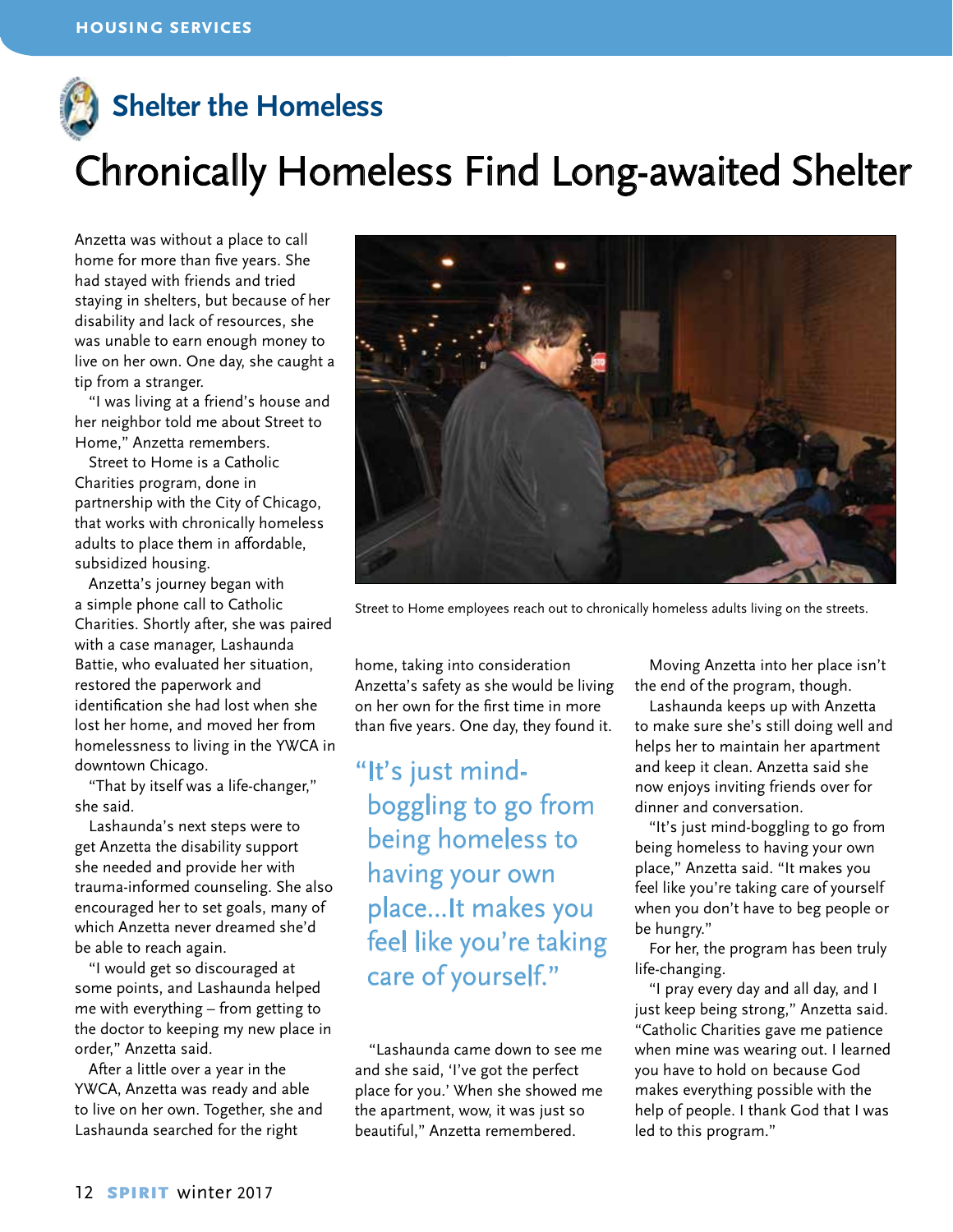

### Autistic Son Inspires Senior-aged Father to Get Back to Work

Donald Watson lights up when he talks about his son D.J. The two look alike, dress alike, and do everything together. "There's nothing in the world I wouldn't do for him," Donald said. "He's my best friend and I'm his."

D.J., who was diagnosed with autism, is now 27 but came to live with Donald when he was just 11 years old. D.J.'s mother had recently passed away and the state was preparing to take custody. "I thought, 'No way – that's my son,'" Donald said. "At that point, I decided to man up and get my act together."

Over the years, Donald worked primarily as a handyman, doing everything from electrical work

to plumbing. "I can take anything apart and put it back together again," Donald said. As he got older, Donald found himself in need of more steady work to care for his family. He was referred to Catholic Charities Senior Aide Employment Program, which assists low-income individuals age 55 and older with obtaining part-time work through resume building, job searching, and job placement.

"I have always wanted to keep busy and work … to pay my bills and keep a roof over our heads," Donald said. Consistent with his previous experience, Donald now completes maintenance duties as an Activity Aide at Catholic Charities St. Ailbe Adult Day Services in Chicago.

"I'm one of the first people here in the morning, making



Donald Watson, who went back to work at 55 to care for his son, is now employed through Catholic Charities Senior Aide Employment program.

sure we're ready to go," he said. "I love the staff and the participants are like family to me. I call them my babies. I don't ever want to be without them, not one day of the week."

While his new job allows him to care for his son, Donald said it's about more than just income. His job gives him a sense of community and purpose. He recently did a presentation to the seniors, where he shared his story of raising his son and what it means to be autistic. Donald said he felt closer to the residents afterward and that many of them could relate

because of their own health conditions.

"It made me feel so good," Donald said. "I got two standing ovations."

Jobs available for seniors in the program range from teacher's aides and lunchroom monitors to maintenance staff and mailing room assistants. Angela Taylor, Associate Vice President of Community Based Services, said that many of the seniors enjoy a renewed sense of purpose once they get back to work through the program.

"When seniors get turned down for job after job, a lot of them tell us they feel obsolete," she said. "The truth is, seniors are usually the most productive employees on staff because they're so grateful to be working and they have that old-fashioned work ethic."

# 25%

**of our clients were defined as "most in need" – working with a disability, limited education, or lack of work experience**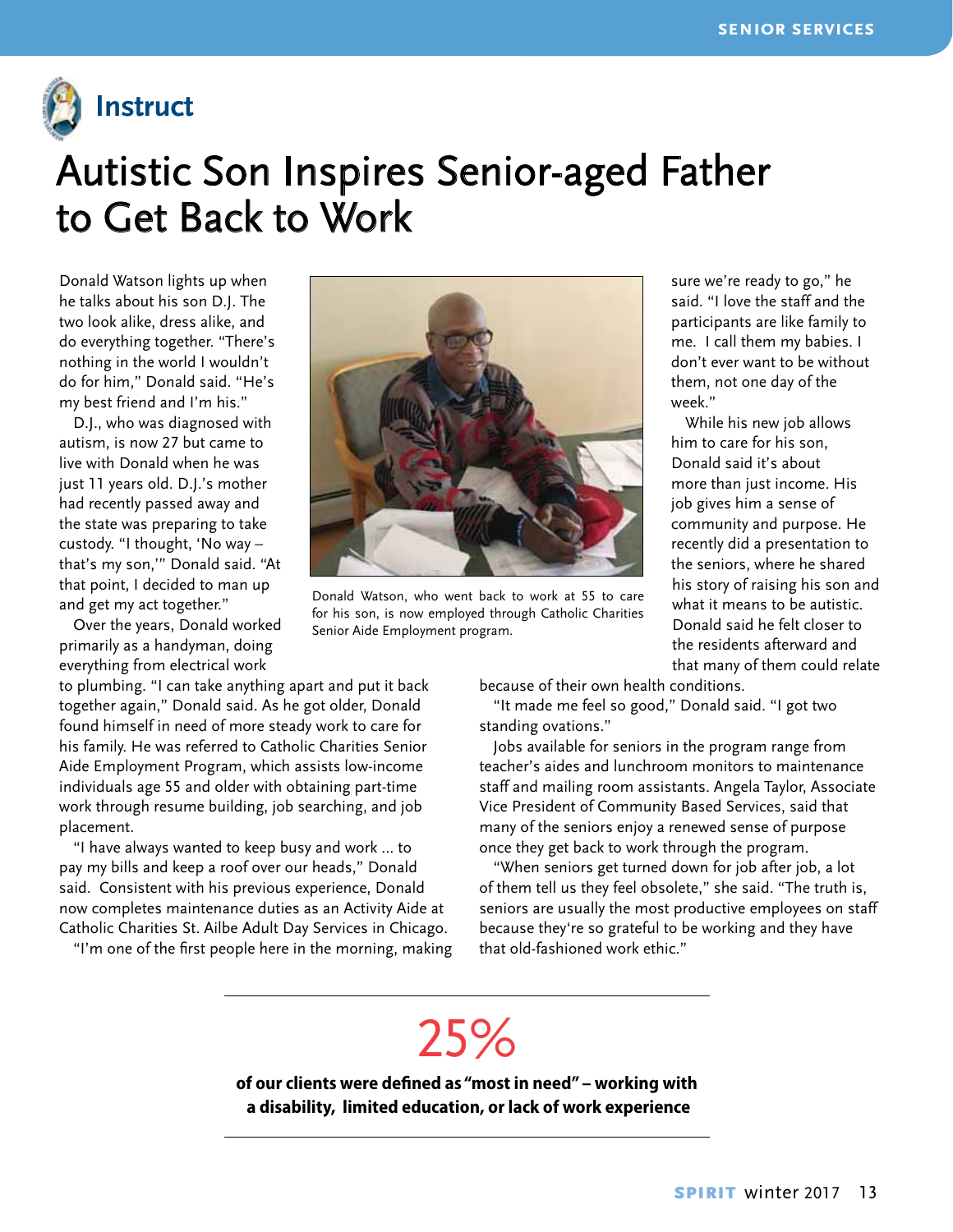

**Gala of the Arts •** Deacon Stan Strom receives *The Mandatum Award.*

**Harvest of Hope Dinner •** Mock horse racing was added to this year's event.

#### **past events**

#### **Gala of the Arts**

On September 9 the 15th Annual Gala of the Arts was held at the Navy Pier Grand Ballroom. Nearly 600 attendees raised \$317,000 to benefit Catholic Charities Emergency Assistance Department. The event was chaired by Jim Serritella and Heide and Gerry Kenny served as co-chairs. *The Mandatum Award* was presented to Deacon Stan Strom of Holy Name Cathedral in Chicago.

#### **Brighter Futures Golf Outing**

On September 12 the 16th Annual Brighter Futures Golf Outing was held at the Oak Park Country Club. Co-chaired by Doug and Kathy Kurtenbach, Jeff and Karen Stelmach, Mike and Lisa Kozak, and Jim and Deborah Hopkinson, the event hosted 113 golfers and an additional 89 dinner guests, raising a record \$138,000 for the New Hope Apartments in the West Region. Joe and Char Madden were awarded the *Heart of Charity Award.*

#### **Harvest of Hope Dinner**

The North Region's Harvest of Hope Dinner at the Michigan Shores Club in Wilmette was September 30, and raised more than \$120,000 from 400 attendees. Event co-chairs Eric and Mary Anderson and Tim and Megan Horton organized the evening of cocktails, mock horse racing, a silent auction, and dinner. Rev. Patrick McGrath, S. J., was recognized on behalf of Loyola Academy with the *Heart of Charity Award.* 

#### **Ayudando Nuestras Familias**

The Ayudando Nuestras Familias cocktail reception hosted 130 attendees at the Casino Club in Chicago on October 12, raising nearly \$38,000 for Casa Catalina Basic Needs Center in the Back of the Yards community. With the help of the Latino Advisory Committee, presenting sponsors Gus and Isabell Abello planned the cocktail reception with entertainment by the Holy Cross Marimba Ensemble.

**Spirit of Saint Nicholas Ball • (RIGHT TO LEFT)** Bishop Perry, Bishop Rojas, Msg. Boland, Cardinal Cupich, Mary Beth and Richard Murphy, and Rev. Ronald A. Hicks.

#### **Wynstone Holiday Tea & Boutique**

The annual Wynstone Holiday Tea & Boutique was November 3. More than 100 guests enjoyed the Holiday Shopping Boutique featuring vendors with an array of wares and two High Tea seatings. Tae Haider-Krebs and Jackie Cantwell chaired the event, which raised more than \$20,000 to benefit services in Lake County.

#### **House of Good Shepherd Renaissance Brunch**

More than 360 attendees came together for the House of the Good Shepherd 109th Annual Women's Board Brunch and Auction on November 6 at the Four Seasons Hotel. Guests enjoyed a silent auction and brunch followed by a live auction.

#### **Spirit of Saint Nicholas Ball**

Catholic Charities kicked off the Christmas season with a recordbreaking \$1.4 million raised at the 27th Annual Spirit of St. Nicholas Ball hosted by Chaircouple Richard and Mary Beth Murphy and Vice



**Denise Samulis** Director of Special Events & Corporate Partnerships

> **(312) 948-6864** dsamulis@catholiccharities.net



www.catholiccharities.net Find ccofchicago on: [] [] [] [] will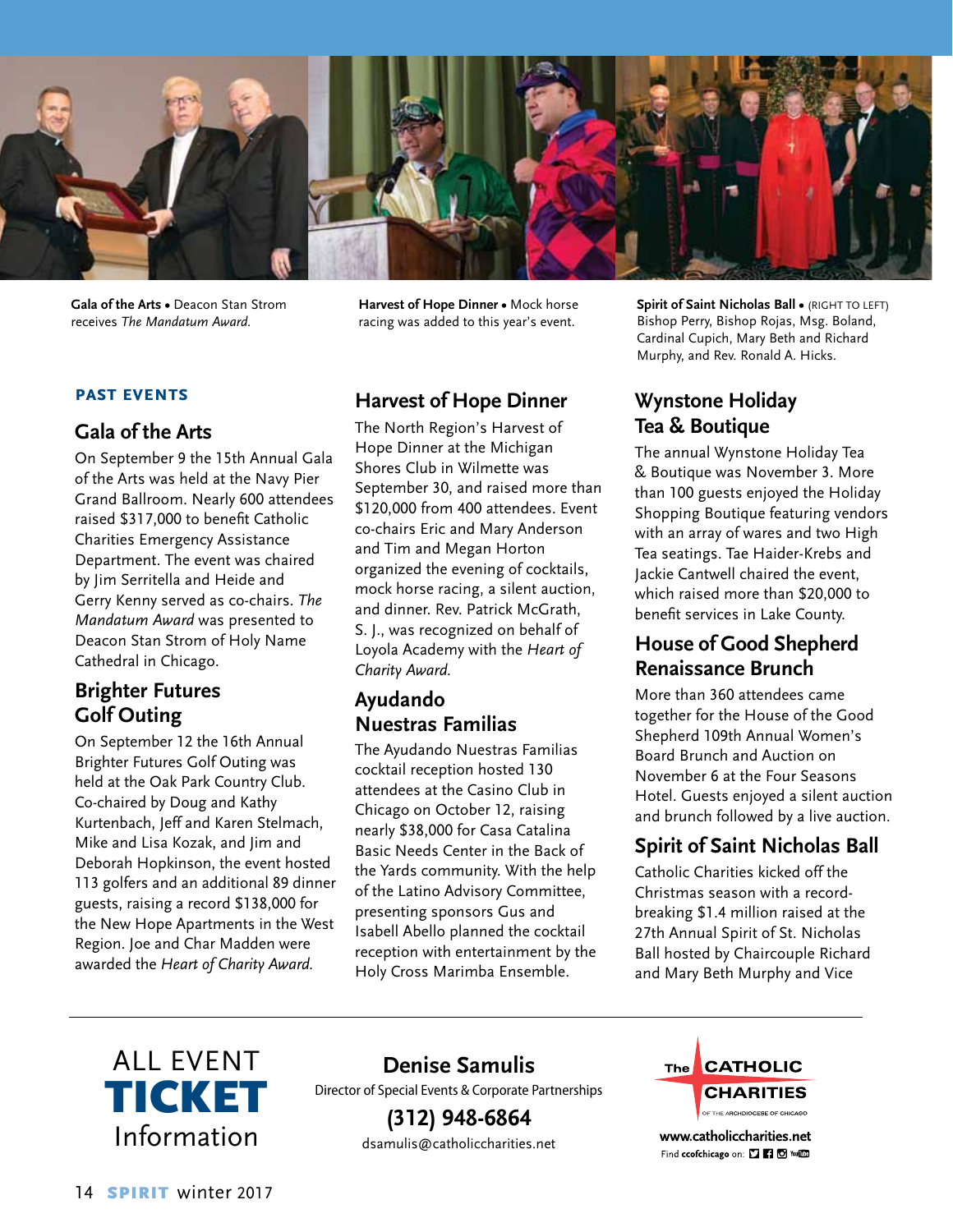

2016 **d'Vine Affair** 2016 **Patrick J. Ryan Main Event**

Chaircouple Michael and Claire O'Grady on December 2 at the Hilton Chicago. Remarks from Cardinal Cupich and Monsignor Michael Boland highlighted the evening. Attendees danced to The Ken Arlen Orchestra and also enjoyed cordials, cookies, and harp music in the Late Night Café.

#### **upcoming events**

#### **d'Vine Affair**

The 16th Annual d'Vine Affair is from 2-6 p.m. on January 29 at the Union League Club of Chicago. This elegant wine tasting features more than 90 vintners from around the world as well as a craft and imported beer tasting and gourmet hors d'oeuvres and desserts. The event features a wine seminar at 1:30 p.m. and an auction of a barrel of wine. Proceeds from the d'Vine Affair benefit Catholic Charities Self Sufficiency programs in Cook and Lake counties. For more information, visit www. catholiccharities.net/dvine.

#### **Patrick J. Ryan Main Event**

The 3rd Annual Patrick J. Ryan Main Event is February 3 at Drury Lane in Oakbrook Terrace. The reception begins at 6 p.m. with dinner and amateur boxing bouts at 7 p.m. New this year is the addition of casino games. Proceeds benefit Catholic Charities Loving Outreach to Survivors of Suicide Program for Children and Youth. For more information, contact Rose Marie Lesniak-Mendez at (312) 655-7290 or RMLesniakMendez@ catholiccharities.net.

#### **Compassion In Action Dinner**

The 11th Annual Compassion in Action Dinner is at 6 p.m. on February 18, at Glenwoodie Golf Club in Glenwood, benefiting the South Region. The highlights of the evening will be the presentation of the *Servant of God, Father Augustine Tolton Award*, the *Compassion in Action Award,* and the *Bertrand W. Ellis Award.* For more information, call Christopher Torres at (708) 333-9239 or cltorres@ catholiccharities.net.

# \$2,278,150

**raised at Autumn fundraisers to support programs and services** 

#### **upcoming event**

#### **First Look for Charity**

*Benefiting Maternity & Adoption and Neighbors In Need Fund*

#### **Friday • February 10**

First Look for Charity is the Chicago Auto Show's preview night at McCormick Place that benefits 18 local nonprofit organizations, including Catholic Charities. The event features an exclusive "first look" at the premier display of vehicles on the auto show floor, live entertainment, and a chance to win one of two new cars: a 2017 Acura TLX or a 2017 Lexus NX. Beginning at 5:30 p.m., guests of Catholic Charities are invited to attend a private pre-event reception featuring a raffle, private coat check, fine array of cocktails, gourmet food, and musical entertainment. Proceeds benefit the Maternity and Adoption programs and the Neighbors in Need Fund. Tickets are \$275 and sponsorships are available. To reserve tickets, visit www.catholiccharities.net/ firstlook or contact Jodi Hill at johill@catholiccharities.net or (312) 948-6797.

#### **PHOTO**

Guests enjoy the 2016 First Look for Charity.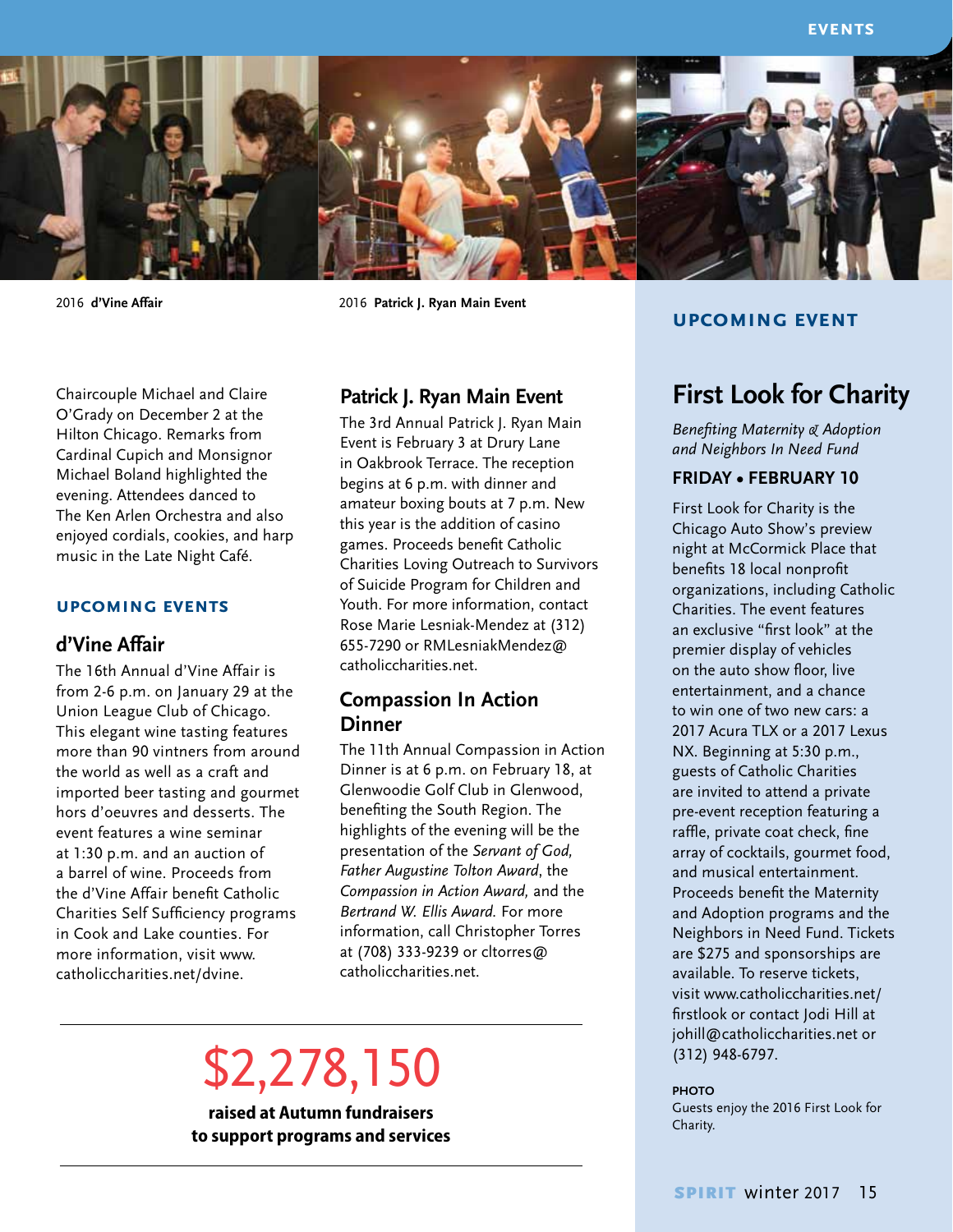### Private Partners Provide Vital Funding



Pictured is veteran Aquiles Hernandez, who benefited from the Veterans Employment Program. The program received a grant from the Irvin Stern Foundation.

#### **Irvin Stern Foundation**

The Trustees of the Irvin Stern Foundation awarded a grant to Catholic Charities to support our Veterans Employment Program. This first-time gift to Catholic Charities will allow the program to help homeless veterans by providing jobreadiness skills through assessment, training, and preparation for employment.

#### **Frank J. Lewis Foundation**

The Frank J. Lewis Foundation provided continued support of Catholic Charities Maternity and Adoption Program. The late Frank J. Lewis was the very first donor and a founding board member of Catholic Charities nearly a century ago. Their family's continued generosity over the years has benefited thousands of our clients.

#### **Elizabeth Morse Genius Charitable Trust**

The Trustees of the Elizabeth Morse Genius Charitable Trust generously funded the supportive social services provided at our St. Leo Residence for Veterans during our 2017 Fiscal Year. The supportive services at the St. Leo Residence help previously homeless veterans maintain stable housing and achieve their greatest personal level of self-sufficiency.

#### **MAC AIDS Fund**

The MAC AIDS Fund returned to supporting Catholic Charities HIV Care Cupboard in Lake County. The Care Cupboard works in conjunction with our HIV/AIDS Case Management Program to provide people living with HIV/AIDS access to balanced meals to improve and maintain their physical health and adherence to other medication regiments. The Care Cupboard is the only HIV/AIDS-specific food pantry in all of Lake County.

#### **Highland Park Community Foundation**

The Highland Park Community Foundation increased its support of Lake County Senior Services. Catholic Charities Lake County Senior Services provides comprehensive services so that seniors are able to live independently or with caregiver support in their own 'homes and communities.



Pictured is a child at the New Hope Apartments Success Day Ceremony. The program received funding from the Lyon Family Foundation.

#### **Lyon Family Foundation**

The Lyon Family Foundation recently awarded a grant in support of Catholic Charities New Hope Apartments program in Chicago. The New Hope Apartments program provides transitional housing with intensive case management services for homeless families with children under the age of 18.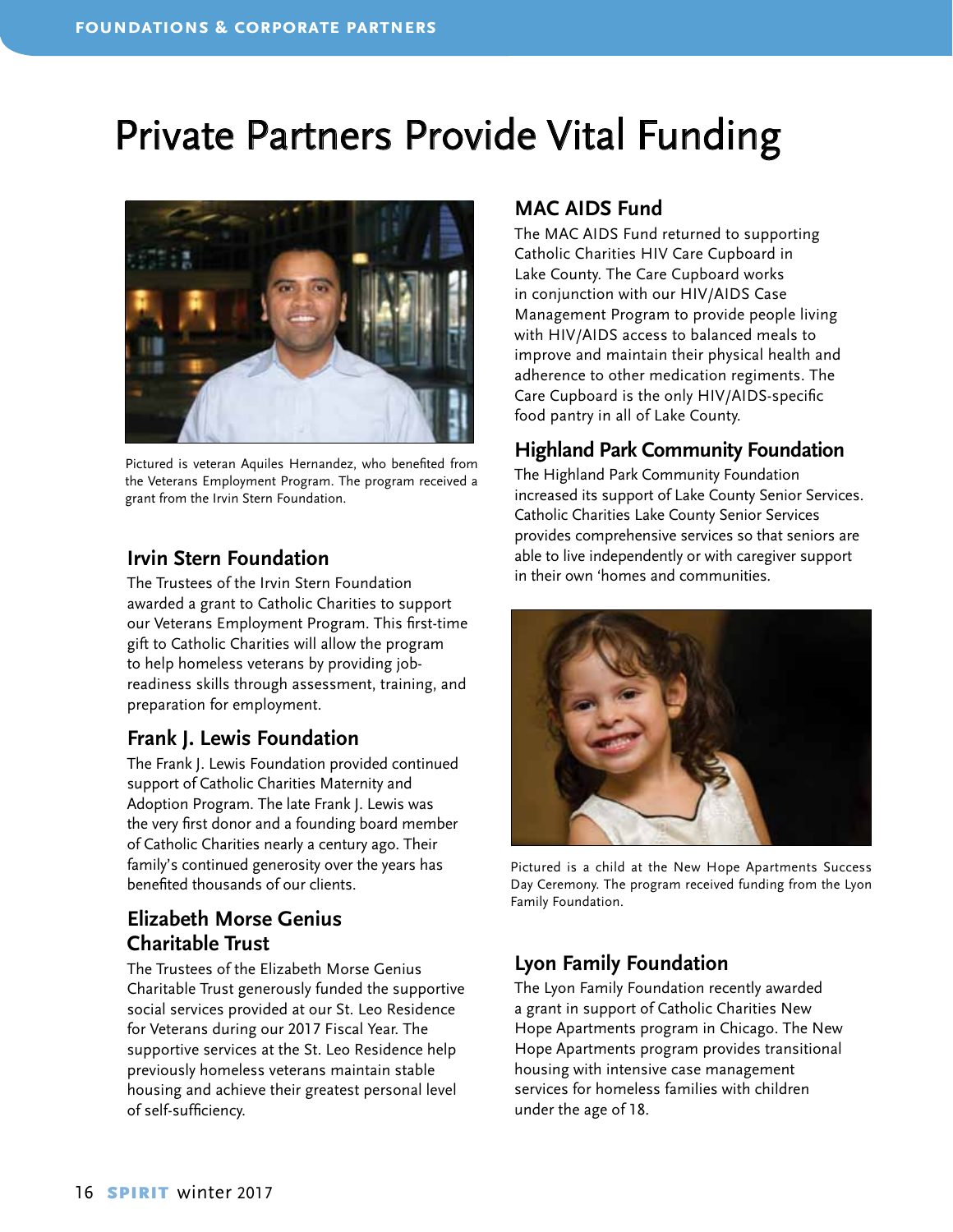

New board members pose for a photo at the 99th Annual Meeting.

#### **99th Annual Meeting of the Board of Advisors**

Nearly 350 board members and guests attended the 99th Annual Meeting of the Board of Advisors on Thursday, October 27, at the Hilton Chicago. Photos highlighting Catholic Charities history over the years were displayed throughout the room, as a preview to the celebration of Catholic Charities 100th year.

During the program, Monsignor Boland highlighted the accomplishments of Catholic Charities during this financially challenging year, reinforcing the commitment of the agency to its mission of professional, competent, and compassionate services to all in need in Cook and Lake counties. He also thanked and acknowledged Timothy J. Rivelli, outgoing Chair of the Board, for his leadership the past two years.

Vicar General Very Rev. Ronald A. Hicks represented then-Cardinal Elect Blase Cupich in appointing 37 new members to the Catholic Charities Board of Advisors. He also recognized members of the board being reappointed to a new three-year term and those receiving Distinguished Board Member status for years of dedicated service.

Awardees included: *Dennis F. Kelly Award:* Martha Fitzgerald and Amy Mazzolin; *Compassion in*  *Action Award:* Gerard and Heide Kenny; *Bishop M. Conway, The Love of Christ Impels Us Award*: Joseph and Elizabeth Rocci and the Hilton Chicago; *St. Thomas More Award*: Sisters of the Good Shepherd; *Francis Cardinal George, O.M.I, Mission of Charity Award:* Rev. Charles T. Rubey; *Volunteer of the Year Award:* Mary Ellen Kastenholz.

#### **Thanksgiving for the Newly Resettled Refugee Families**

On Saturday, November 12, Thanksgiving came early for more than 120 refugee adults and children who were resettled in Chicago by Catholic Charities in 2016. Members of the Catholic Charities Junior Board, together with Board members participating on the Family and Parish Service Area Board, hosted a Thanksgiving meal, complete with all the trimmings. The dinner took place at St. Gregory Parish on Chicago's north side. In addition to a wonderful meal, children played games and participated in Thanksgiving-themed crafts. "This event opens the eyes of our families to the generosity of our communities and makes them feel welcome in a country that they are still adjusting to," said Elmida Kulovic, Program Director of Catholic Charities Refugee Resettlement Program.

#### **junior board**

#### **Junior Board Casino Night A Success**

The 10th Annual Casino Night took place on Saturday, November 19, at the Chicago Cultural Center. More than 225 guests came together for an evening of gaming and fun, raising more than \$45,000 for Catholic Charities Emergency Assistance Department. Event Chairs Daniel Marinez and Kat Kos, along with an outstanding planning committee, created a memorable evening that included the music of the Outcast Jazz Band. Father Wayne F. Watts received the *Pope Francis Award,* presented by Catholic Charities Senior Vice President Kathy Donahue on behalf of Monsignor Boland and the Junior Board.

The Junior Board welcomes young professionals interested in living out their faith in service and support to the Catholic Charities mission. To learn more or to get involved, contact Carlos Rinconeno, Junior Board Director, at (312) 655-7932 or crinconeno@ catholiccharities.net.

#### **PHOTO**

Attendees enjoy the annual Junior Board Casino Night.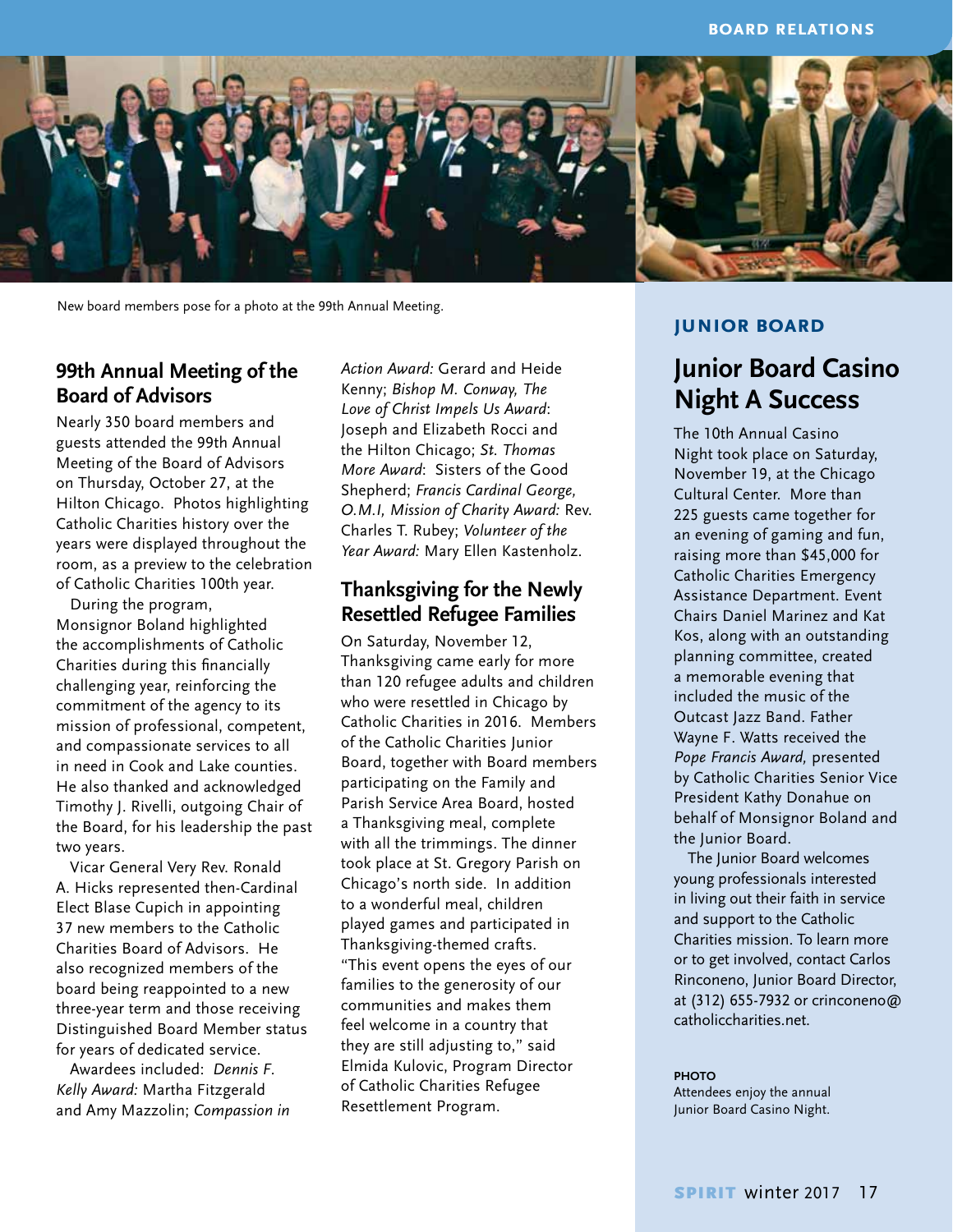# The Last Word

# *'I had to forgive in order to move forward'*

**Maricela** • Catholic Charities counseling client

I've struggled with depression and anxiety, as well as abusive relationships, throughout my life. Last year, after a bad breakup, I sought counseling through a priest at my parish because my faith plays such a big role in my life. My priest directed me to Catholic Charities counseling and case management services.

I began working with Maeve at Catholic Charities, and we set up an action plan and touched base about certain goals I would set for myself, as far as self-care and coping mechanisms, and learning how to find the right resources outside of Catholic Charities. It meant so much just to be able to manage my symptoms and work through my issues. Maeve was always ready, able, and willing to share resources accessible to me.

One of the projects we worked on was a letter that I wrote. I had just gotten out of an emotionally abusive relationship. I'm also a survivor of sexual assault. I felt like it was so important to forgive everything that had been done. Maeve wanted me to write this letter as a means to an end but also a new beginning. I wanted to move forward on to the next chapter of my life and continue to grow and evolve as an individual. This was the first time in my life where I set out to do this, and there was a huge accumulation of bad



Maeve Raphelson, a Clinical Family Services Specialist with Catholic Charities, who worked with Maricela.

relationships to seek to forgive any wrongs that had been done.

The act of reconciliation brings you closer to God. Relationships can take a horrible turn, whether it's intentional or not, but there are always opportunities for growth through forgiveness. I'm not the exception. There are many women who go through abuse and it's so hard as a woman to forgive also yourself. You have to hold yourself into account and love yourself through it and heal every day. I had to form my own peace of mind to move forward. Some days are harder than others and I just try to release everything with love.

When I feel bad about myself I say God is love and I have to be a reflection of His love on earth, and I have to consistently work with it and ask for patience and perseverance and humility. I know that God is not going to hand me perseverance but he is going to bring me opportunities to choose happiness and move forward. Through my work with Maeve, every week I had someone holding me accountable.

I realize now that mental illness is a complex thing to deal with. I think people are doubtful to reach out for help or aren't aware of the resources in their community. For me, in a Hispanic community, it's overlooked and not always taken as seriously. There's a stigma and people say "you're just crazy." But I realize for me, the best thing I could've done for myself was to reach out for help and not be ashamed of it. There are moments in our lives that are situational and it's okay to admit that we don't have to go through it alone. Catholic Charities is a great organization and offers so many services for low-income families and it's so readily available – there's no reason why people shouldn't reach out.

*Catholic Charities offers counseling services on a sliding scale or at no cost to clients. For more information, call (312) 655-7700.*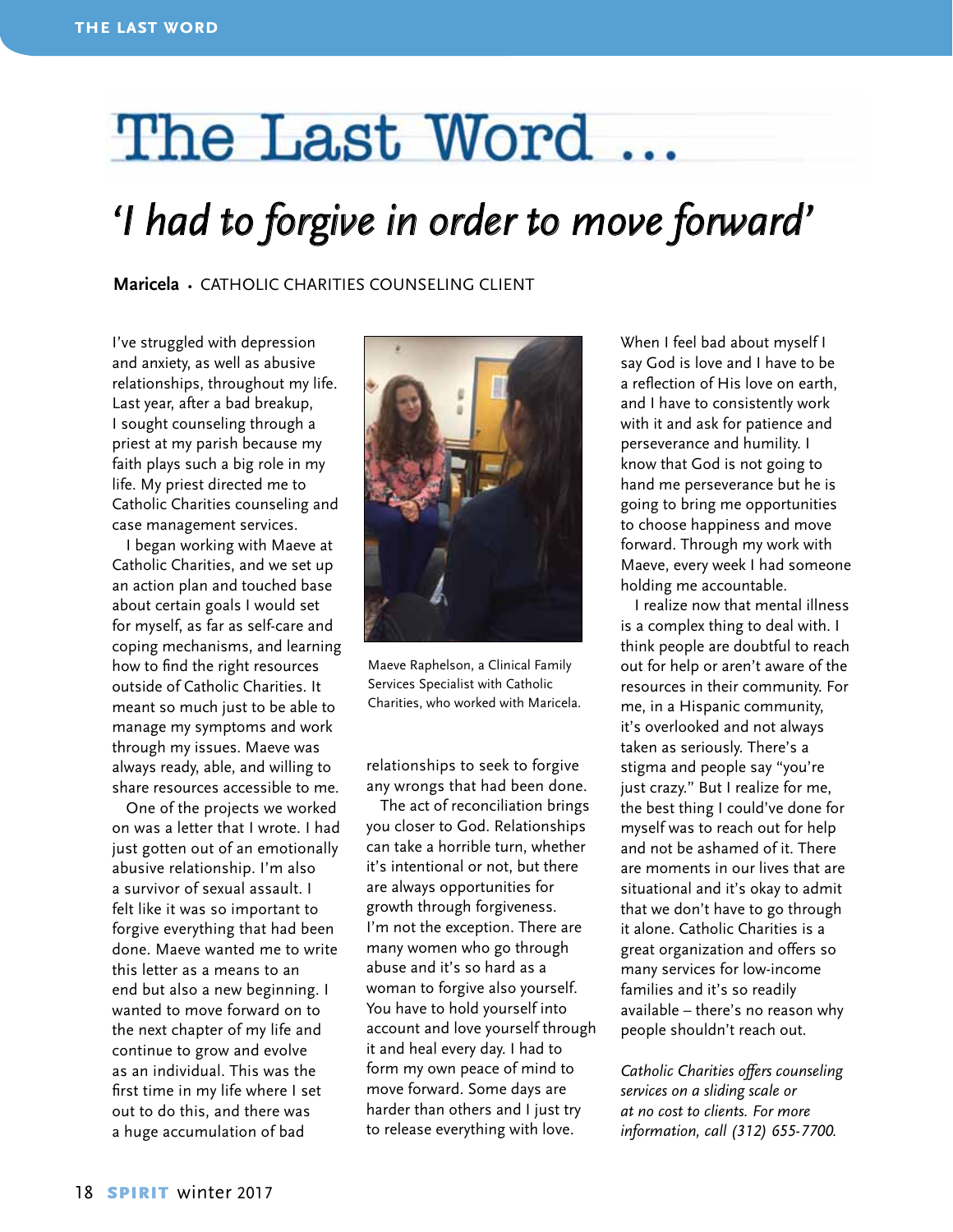#### **2016 YEAR-END APPEAL**

# **Let Light Shine Out of Darkness**



### *Now your gift may be doubled!*

Together we can heal deep-seated wounds and bring the hope of peace where it is most needed. An anonymous donor will match new and increased gifts, up to \$55,000.



The CATHOLIC

**CHARITIES** 

F THE ARCHDIOCESE OF CHICAGO

#### **DONATE TODAY**

**PHONE (312) 655-7012 ONLINE www.catholiccharities.net**

**BY MAIL CATHOLIC CHARITIES 75 REMITTANCE DR, STE 1623 CHICAGO, IL 60675-1623**

www.catholiccharities.net Find ccofchicago on: [] [] [] You